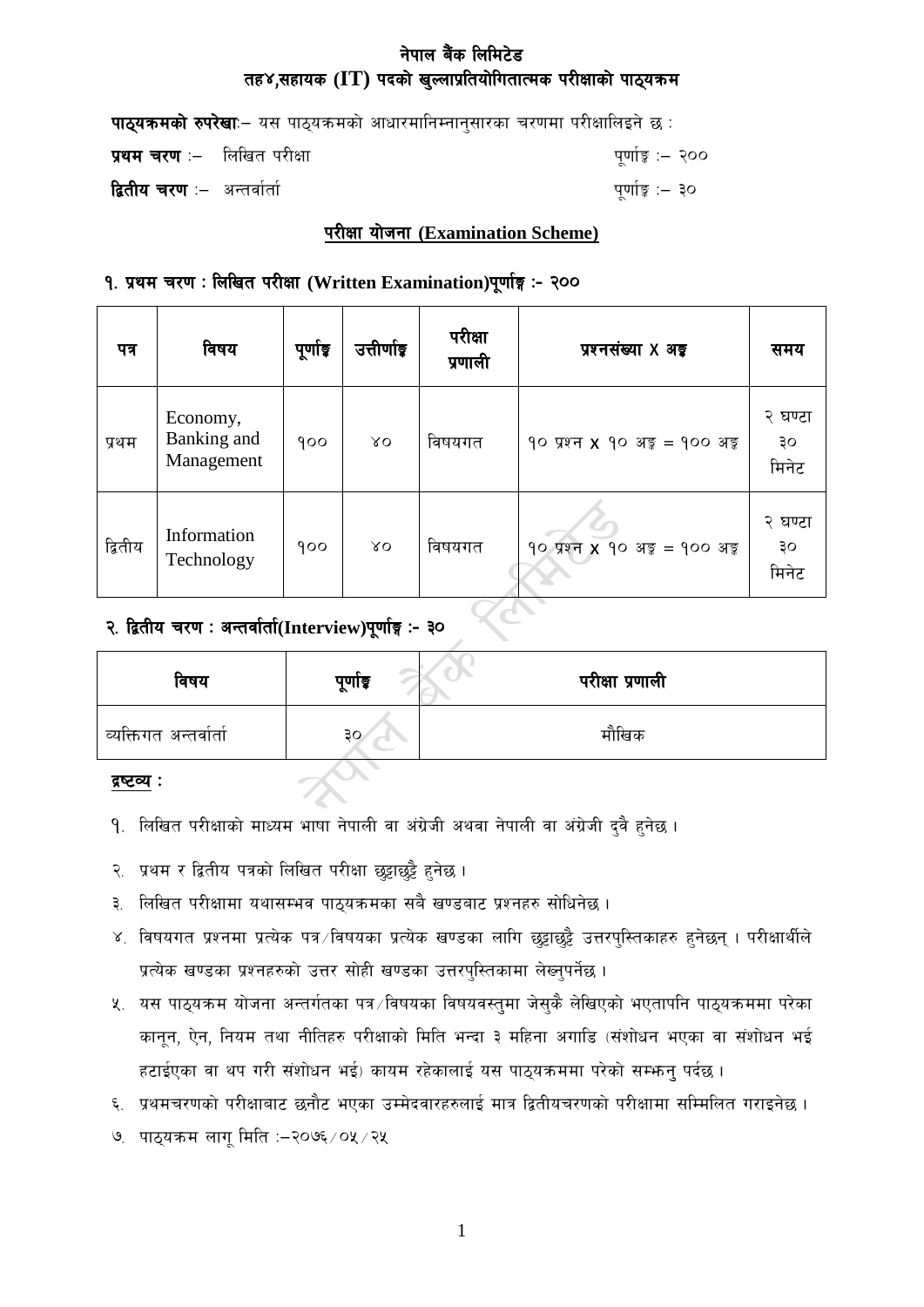# नेपाल बैंक लिमिटे**ड** *t***igos** *(IT)* **पदको खल्लाप्रतियोगितात्मक परीक्षाको पाठयकम**

### **ya kq** va:-

### **Section (A):Economy& Banking (5 Questions x 10 Marks =50 Marks)**

- 1. Macroeconomic indicators: GDP, Per Capita Income, Investment, Consumption, Saving, Inflation, Public debt, Export and Import.
- 2. Challenges of Economic Development in Nepal.
- 3. Banking in Nepal: Evolution and Present scenario
- 4. Role and Functions of Commercial Banks and Central Bank (Nepal Rastra Bank)
- 5. Banks and Financial Institutions Act,2073
- 6. Concept of Financial Statements of Commercial Bank
- 7. Knowledge Management: concept, uses and Application in Banking
- 8. Financial System in Nepal
- 9. Lending and Deposit Collection System and Procedures in Banking
- 10. Financial analysis: Funds flow, Liquidity ratios, Leverage ratios, Turnover ratios, Profitability ratio.

### **Section (B):Management (5 Questions x 10 Marks =50 Marks)**

- 1. Management: Concept, Principles & Functions
- 2. Management of Commercial banks: Deposit Management, Lending Management, Cost Management, Risk Management.
- 3. Emerging Trends in Management
- 4. Basic Concept of Motivation, Communication and leadership
- 5. Supervision, Monitoring and Control
- 6. Human Resource Management: Concept, Meaning &Functions
- 7. Recruitment & Selection Process
- 8. Job Description, Job specification, Job rotation
- 9. Performance Appraisal and Reward system.
- 10. Concept of Corporate Governance